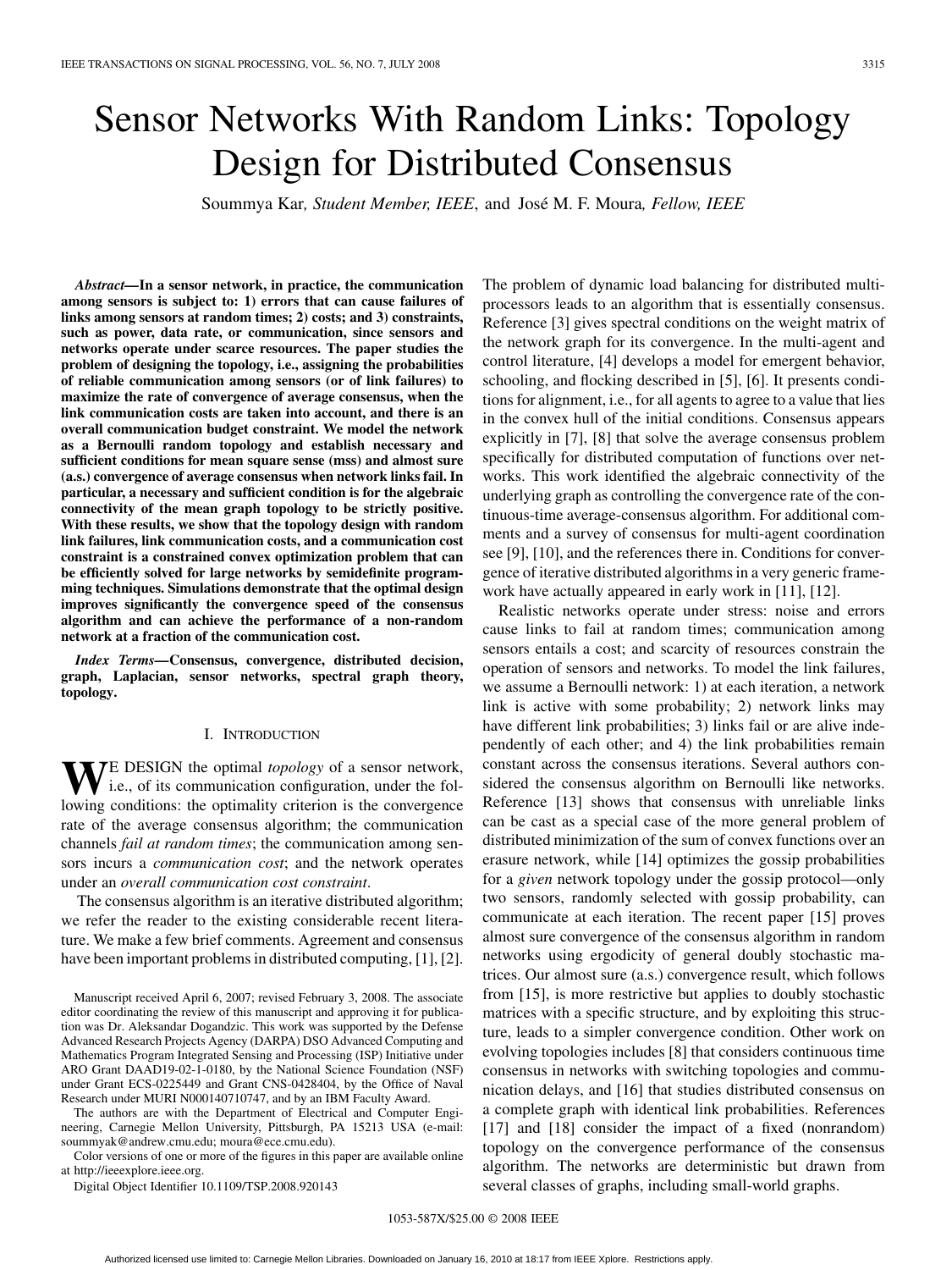All the above references do not consider the *design* of the topology of the network, the main concern here. The present paper studies the design of the topology of the sensor network that leads to improved convergence rate of the consensus algorithm when the communication among sensors incurs a cost, and when there is an overall budget constraint that taxes the communication in the network. This contrasts with the work on gossip algorithms in [14], which does not consider communication costs nor a network overall communication cost budget. Reference [19] presents our own preliminary work on this constrained topology design problem.

We consider several versions of the topology design problem.

- 1) Fixed topology with equal costs: The communication cost is the same for all links. The network communication cost constraint constrains the number of network links. A version of this simplistic topology design problem has a "closed form" solution—the class of non-bipartite Ramanujan graphs; for the precise statement and details on the solution, see [20]–[23].
- 2) Fixed topology with different costs: In this case, sensors communicate with different costs and there is an overall communication cost constraint. We still place a cap on the maximum number of links and the network should be sparse but connected. This is a difficult combinatorial optimization problem and there is no closed form solution in general.
- 3) Random topology with different costs: Since the network is random, designing the topology is the problem of distributing the available links among sensors and determining the link probabilities, or the fraction of time, that each link is used. The communication costs are link dependent, there is an infrastructure communication cost constraint, and a maximum number of links. Because the network is random, it makes sense to constrain the (network) *average*, or expected, communication cost per iteration. This version of the problem relaxes the combinatorial fixed topology problem described in item 2) and usually leads to solutions that are better than fixed topologies, especially under medium to low communication cost constraints. This is because a fixed topology forces the use always of the same network, while the random topology can occasionally, with a small nonzero probability, make use of very good, but costly links, still meeting the cost constraint, while accelerating the rate of convergence to consensus.

The paper establishes several spectral graph conditions for problem 3) that guarantee mean square sense and almost sure convergence of the consensus algorithm. Because problem 3) is not convex, we approximate it in two convex steps. We can then solve 3) and design the topology by semidefinite programming techniques. Simulations show that the resulting topology has very good convergence properties.

We outline the paper as follows. Section II summarizes spectral graph theory concepts and formalizes the Bernoulli network model. Sections III, IV, and V derive necessary and sufficient conditions for mean square sense (mss) and a.s. convergence of the state in the consensus algorithm in terms of the spectral properties of the graph topology and present bounds on the convergence rate. Section VI formulates the topology design for the randomized distributed consensus with a communication cost constraint (RCCC) problem, and then a convex constrained approximation to RCCC, to which we apply semidefinite programming (SDP) techniques. Section VII solves numerically this SDP optimization. We show that these designs can improve significantly the convergence rate, for example, by a factor of 3, when compared to geometric networks (networks where sensors communicate with every other sensor within a fixed radius) and that they can achieve practically the performance of a nonrandom network at a fraction, e.g., 50%, of the communication cost per iteration. Section VIII concludes the paper.

# II. RANDOM TOPOLOGY AND DISTRIBUTED AVERAGE CONSENSUS

This section discusses the Bernoulli random topology that we adopt to model a sensor network with link failures and recalls basic concepts from graphs and from distributed average consensus.

*Random Topology: Bernoulli Model:* In a nonrandom topology, the communication channels stay available whenever the sensors need to communicate. However, in typical sensor networks the bandwidth is constrained and the channels are imperfect. The nonrandom topology no longer is a realistic model; an alternative model that makes sense in many applications is the erasure link model: at each iteration, a link between sensors n and l is online or offline with probabilities  $P_{nl}$  and  $1 - P_{nl}$ , respectively. We refer to  $P_{nl}$  as the link probability. This models adequately, for example, networks using the ARQ protocol, where, if no acknowledgement packet is received within the protocol time window, the packet is assumed to be dropped or lost, corresponding to an erasure or link failure. Other similar situations include delayed transmissions (where a large delay is equivalent to a loss), or when, occasionally, the channel introduces large signal distortions.

We remark that the erasure link model is an approximation since it implicitly assumes that sensors exchange quantized data. On the other hand, the consensus algorithm involves communication of analog-amplitude data, in which case the effects of additive noise are very relevant. A more appropriate analysis, albeit more complex, considers quantized data, additive noise in the links, and link erasures. This analysis would divert the focus of this paper and is pursued elsewhere, see [24], [25].

We represent the sensor network by a graph  $G = (V, \mathcal{E})$ where the sensors are vertices in the vertex set  $V$  and the network links or communication channels correspond to the edges in the edge set  $\mathcal{E}$ . We assume that the graph is simple and connected,<sup>1</sup> and take  $|V| = N$  and  $|\mathcal{E}| = M$ . The set  $\mathcal E$  collects all the channels that can be established directly among pairs of sensors, i.e., it is the set of *realizable* edges. These channels may fail at random times, but if  $(n, l) \notin \mathcal{E}$  then sensors n and  $l$  cannot communicate directly—of course, they still communicate by rerouting their messages through one of the paths connecting them in  $G$ , since  $G$  is connected. We call  $G$  the *supergraph*.

<sup>&</sup>lt;sup>1</sup>A graph is called simple if it is devoid of loops (self-edges) and multiple edges. It is connected if every vertex can be reached from any other vertex, which in network terms may require a routing protocol.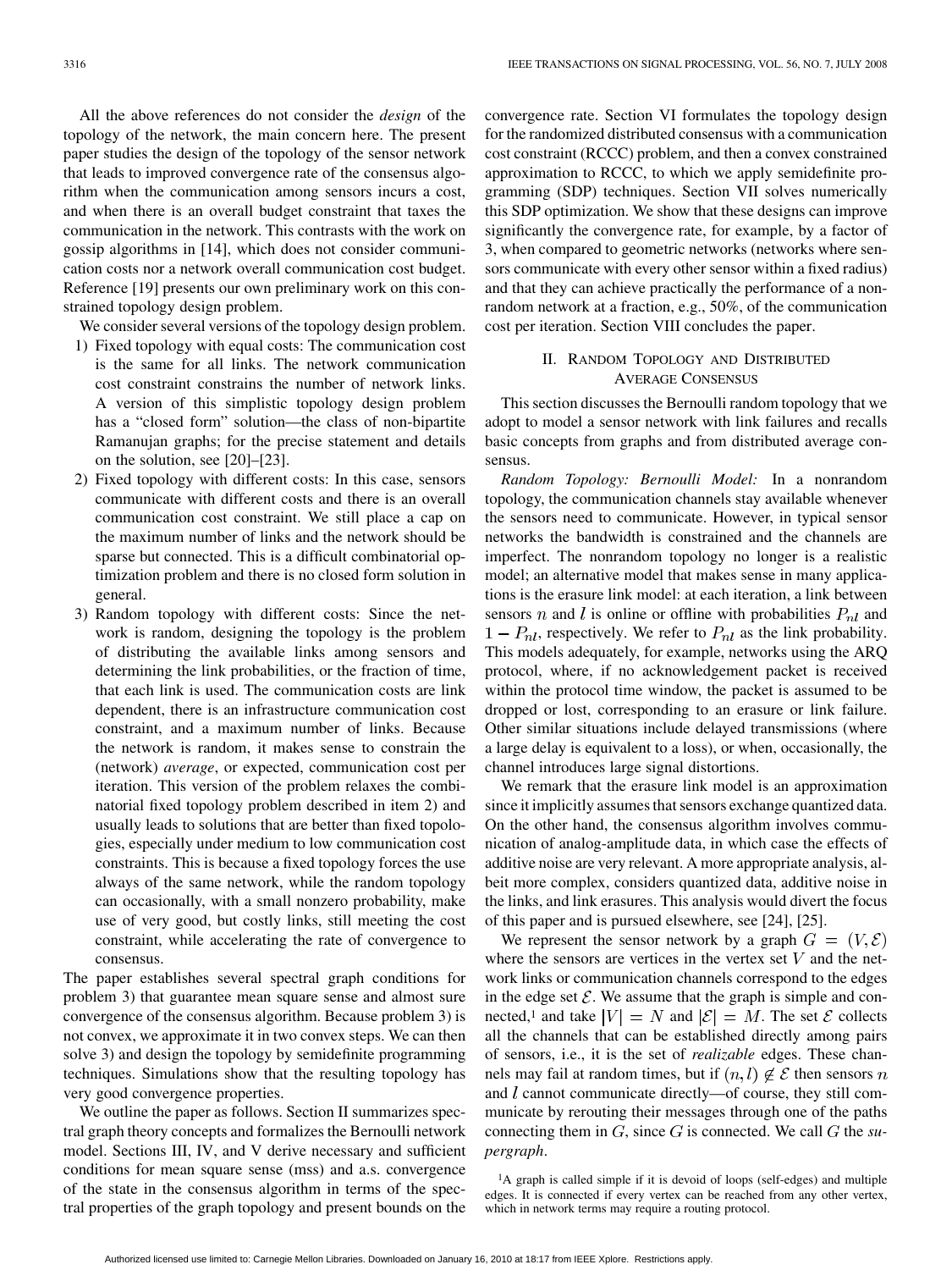To model the random link failures, we take the state (online or offline) of each link  $(n, l) \in \mathcal{E}$  to be a Bernoulli process with link probability, i.e., of the edge being online, to be  $P_{nl}$ ; see also [14], [15], [19]. We assume that for distinct pairs of realizable edges  $(n, l), (m, k)$  the corresponding Bernoulli processes are statistically independent. Under this model, at each time i, the sensor network topology is a random graph  $G(i)$  =  $(V, E(i))$ , with  $E(i) \subseteq \mathcal{E}$  a random subset. For example, the neighborhood,  $\Omega_n(i)$ , of vertex n in  $G(i)$  that defines the network topology is

$$
\forall 1 \le n \le N : \Omega_n(i) = \{l \in V : (n, l) \in E(i)\}.
$$
 (1)

The cardinality  $d_n(i) = |\Omega_n(i)|$  is the node degree and is the number of edges online at time  $i$  and connected to vertex  $n$ . To the supergraph G and each random graph  $G(i)$ , we associate standard  $N \times N$  matrices: adjacency matrices A and  $A(i)$  $(A_{nl}(i) = 1$  if  $(n, l) \in E(i)$ , diagonal degree matrices D and  $D(i) = \text{diag}[d_1(i) \dots d_N(i)]$ , graph Laplacians  $\mathcal L$  and  $L(i) =$  $D(i) - A(i)$ , and weight matrices W and  $W(i)$ . Of particular interest is when the weights are all equal to  $\alpha$ 

$$
W(i) = I - \alpha L(i) \tag{2}
$$

For the Bernoulli random topology, the matrices in the sets  $\{A(i)\}, \{L(i)\}\$ , and  $\{W(i)\}\$ are statistically independent, identically distributed (i.i.d.) random matrices. Note that  $0 \leq A(i) \leq A$ , where 0 is the  $N \times N$  zero matrix and  $C \leq D$ stands for  $\forall 1 \leq i, j \leq N : C_{i,j} \leq D_{i,j}$ . The probability of an instantiation  $E(i)$ ,  $A(i)$ ,  $L(i)$ , and  $W(i)$  is  $\Pi_{(n,l)\in\mathcal{E}}P_{nl}$ . Define the link probability matrix

$$
P = PT = [Pnl], \quad 0 \le Pnl \le 1, \quad Pnn = 0.
$$

The diagonal elements are zero because the graph is simple (no loops). The structure of  $P$  reflects the structure of the adjacency matrix A of the superset  $\mathcal{E}$ , i.e.,  $P_{nl} \neq 0$  if and only if  $\mathcal{A}_{nl} = 1$ . The matrix  $P$  is not stochastic since their row or column sums are not normalized to 1. Abusing notation, we will refer to  $P$  as the probability distribution of the  $E(i)$ , and, likewise, of  $A(i)$ ,  $L(i)$ , and  $W(i)$ .

The matrix means are  $\overline{A} = P$ ,  $\overline{W} = I - \alpha \overline{L}$  where

$$
\overline{L}_{nl} = \begin{cases} \sum_{m=1}^{N} P_{nm}, & \text{if } n = l \\ -P_{nl}, & \text{otherwise.} \end{cases}
$$
(3)

*Average Consensus:* Average consensus, see [8] computes by a distributed algorithm the average of  $x_n(0)$ ,  $n = 1, \ldots, N$ where  $x_n(0)$  is available at sensor n at time 0. At time i, each node exchanges its state  $x_n(i)$ ,  $i = 0, 1, \dots$  synchronously with its neighbors specified by the graph edge neighborhood set,  $\Omega_n(i)$ . In vector form, the N states  $x_n(i)$  are collected in the state vector  $\mathbf{x}(i) \in \mathbb{R}^{N \times 1}$ . Define the vector 1 of ones and the matrix  $J = 11^T$ . The vector of averages  $\mathbf{x}_{\text{avg}}$  is written

$$
\mathbf{x}_{\text{avg}} = \frac{\mathbf{1}^T \mathbf{x}(0)}{N} \mathbf{1} = \frac{1}{N} J \mathbf{x}(0). \tag{4}
$$

For the sequence of random topologies,  $\{G(i)\}_{i=0}^{\infty}$ , state update by average consensus proceeds according to the iterative algorithm

$$
\forall i \ge 0 : x_n(i+1) = W_{nn}(i)x_n(i) + \sum_{l \in \Omega_n(i)} W_{nl}(i)x_l(i) \quad (5)
$$

$$
\mathbf{x}(i+1) = W(i)\mathbf{x}(i)
$$
\n(6)

where  $W(i) = [W_{nl}(i)]$  is the matrix of weights. The sparsity of  $W(i)$  is determined by the underlying network connectivity at time i, i.e., for  $n \neq l$ , the weight  $W_{nl}(i) = 0$  if  $(n, l) \notin E(i)$ . Iterating (6),

$$
\mathbf{x}(i) = \left(\prod_{j=0}^{i-1} W(j)\right) \mathbf{x}(0). \tag{7}
$$

The state  $x(i)$  is random. Section IV analyzes the impact of the topology on the convergence of (7).

### III. PRELIMINARY RESULTS

The section considers properties of the Laplacian and weight matrices, needed in Sections IV through VI when studying the random topology and random topology with communication cost constraint problems; for additional graph theory concepts see [26]–[28]. We will often drop the iteration index  $i$ ; the context should make it clear when the quantities are iteration dependent.

The Laplacian  $L(i)$  is a symmetric positive, semidefinite matrix with eigenvalues

$$
0 = \lambda_1(L(i)) \le \lambda_2(L(i)) \le \dots \le \lambda_N(L(i)).
$$
 (8)

The normalized eigenvector  $\mathbf{u}_1(L(i))$  corresponding to  $\lambda_1(L(i))$  is

$$
\mathbf{u}_{1}\left(L(i)\right) = \frac{1}{\sqrt{N}}\mathbf{1}.\tag{9}
$$

The multiplicity of  $\lambda_1(L(i))$  is the number of connected components of the graph. If  $G(i)$  is connected,  $\lambda_2(L(i)) > 0$ , often referred to as the algebraic connectivity (or Fiedler value), see [29].

*Lemma 1:* Let the mean Laplacian be the weighted Laplacian for a graph  $\overline{G}$ 

$$
\lambda_2(\overline{L}) > 0 \Longleftrightarrow \overline{L} \text{ is irreducible} \Longleftrightarrow \overline{G} \text{ is connected.} \quad (10)
$$

*Proof:* The proof is simple and follows from [30]. The convergence results in Section IV involve the mean  $E[\lambda_2(L)]$ , which is manifestly difficult to compute and manipulate. A much easier quantity to compute is  $\lambda_2(L)$ . By Jensen's inequality and recalling that  $\lambda_2(L)$  is a concave function of L (see [31]), we have the following.

*Lemma 2:*  $E[\lambda_2(L)] \leq \lambda_2(L)$ .

Let  $\rho(X)$  be the spectral norm of the matrix X. For symmetric matrices the spectral radius is equal to the matrix 2-norm.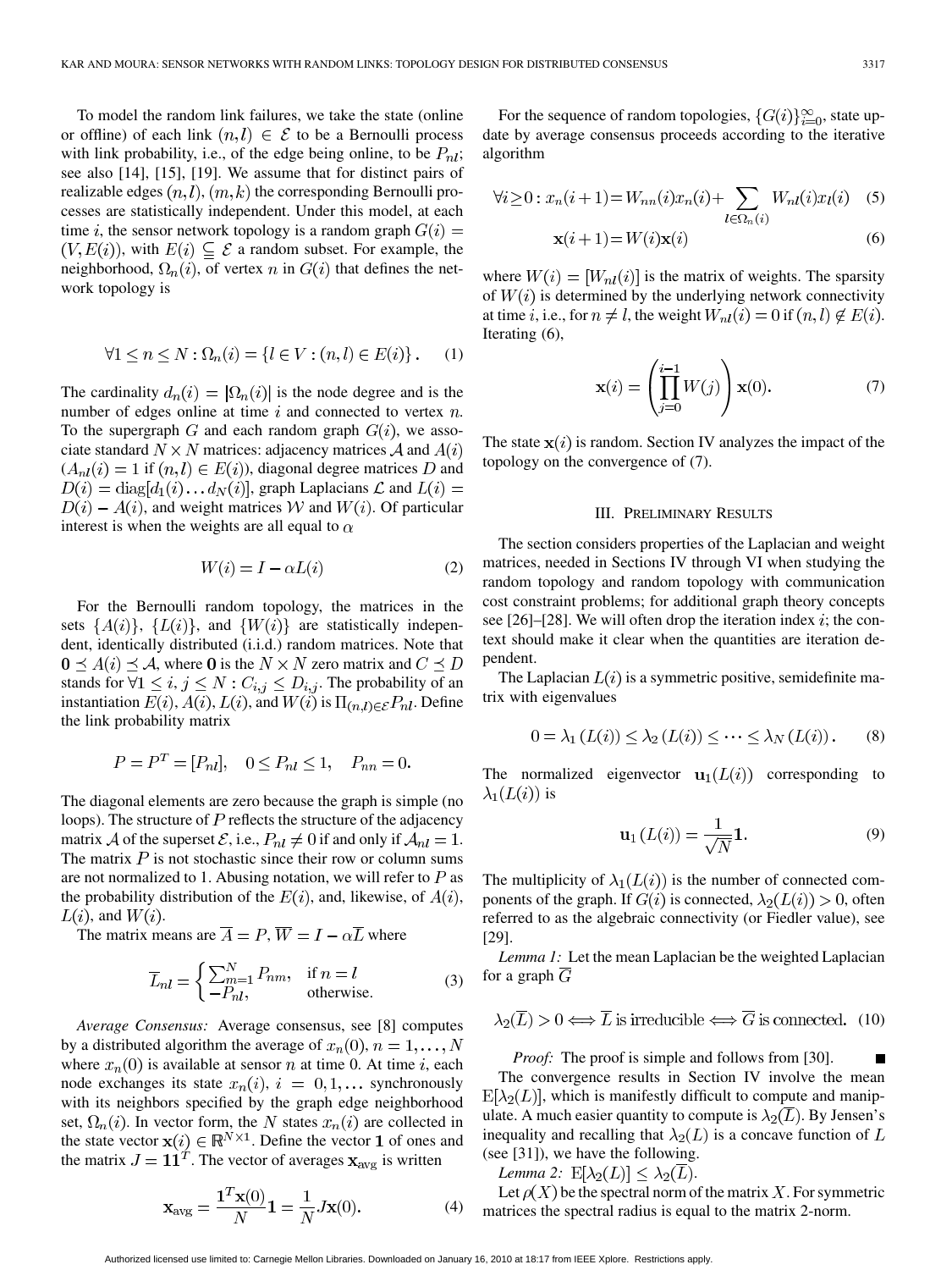*Lemma 3:* For a given  $P$ ,  $E[\rho(W - (1/N)J)]$  is convex on  $\alpha$ .

For a given  $\alpha$ 

$$
\mathcal{E}\left[\rho\left(W - \frac{1}{N}J\right)\right] \ge \rho\left(\overline{W} - \frac{1}{N}J\right). \tag{11}
$$

*Proof:* To prove the first statement, note that, for a given  $L$ ,  $\rho(W-(1/N)J)$  is a convex function of  $\alpha$ . In fact, let  $\alpha_1, \alpha_2 \in \mathbb{R}$ and  $0 \le t \le 1$ . We then have

$$
\rho \left( I - (t\alpha_1 + (1-t)\alpha_2) L - \frac{1}{N} J \right)
$$
\n
$$
= \left\| t \left( I - \alpha_1 L - \frac{1}{N} J \right) + (1-t) \left( I - \alpha_2 L - \frac{1}{N} J \right) \right\|_2
$$
\n
$$
\leq \left\| t \left( I - \alpha_1 L - \frac{1}{N} J \right) \right\|_2 + \left\| (1-t) \left( I - \alpha_2 L - \frac{1}{N} J \right) \right\|_2
$$
\n
$$
= t\rho \left( I - \alpha_1 L - \frac{1}{N} J \right) + (1-t)\rho \left( I - \alpha_2 L - \frac{1}{N} J \right). \quad (12)
$$

Convexity and the first statement follow by taking expectation on both sides of (12).

The second statement is similarly proved and follows from Jensen's inequality.

Lemma 3 and (12) provide an easily computable lower bound on  $E[\rho(W - (1/N)J)].$ 

# IV. CONVERGENCE OF AVERAGE CONSENSUS: RANDOM TOPOLOGY

We study convergence of the state in average consensus for random topologies

$$
\forall \mathbf{x}(0) \in \mathbb{R}^{N \times 1} : \lim_{i \to \infty} \mathbf{x}(i) = \mathbf{x}_{\text{avg}} \tag{13}
$$

in some appropriate probabilistic sense. Let  $\left\| \cdot \right\|$  be the  $\mathcal{L}_2$ -norm. We start by giving next two equivalent necessary and sufficient conditions for convergence of the mean vector

$$
\lim_{i \to \infty} \|\mathbf{Ex}(i) - \mathbf{x}_{\text{avg}}\| = 0. \tag{14}
$$

*Theorem 4:* The mean converges iff either one of the following holds

1)  $\rho(\overline{W} - (1/N)J) < 1.$ 

2)  $\lambda_2(\overline{L}) > 0$  and  $0 < \alpha < 2/\lambda_N(\overline{L})$ .

If the mean converges, the choice of  $\alpha$  that minimizes  $\rho(\overline{W} (1/N)J$  is

$$
\alpha^* = \frac{2}{\lambda_2(\overline{L}) + \lambda_N(\overline{L})}.
$$
\n(15)

*Proof:* We sketch the first part of the proof. The matrix J satisfies

$$
\left(\frac{1}{N}J\right)^n = \frac{1}{N}J, \quad n = 1, 2, \dots
$$

Using the i.i.d. properties of  $W(i)$ , we obtain from (7)

$$
\mathbf{E}\left[\mathbf{x}(i)\right] - \mathbf{x}_{\text{avg}} = \left(\overline{W} - \frac{1}{N}J\right)^{i}\mathbf{x}(0). \tag{16}
$$

Convergence is now equivalent to condition 1. For the equivalence of 1. and 2. in Theorem 4 note that

$$
\rho\left(\overline{W} - \frac{1}{N}J\right) = \max\left(1 - \alpha\lambda_2(\overline{L}), 1 - \alpha\lambda_N(\overline{L})\right). \quad (17)
$$

The theorem also follows from a straightforward generalization to non-binary Laplacian matrices of the convergence results in deterministic consensus in [32].

We now consider convergence in the mean-square-sense (mss) in Section IV-A and almost sure convergence (convergence with probability 1) in Section IV-B.

## *A. Mean Square Convergence*

This section studies mean-square convergence

$$
\forall \mathbf{x}(0) \in \mathbb{R}^{N \times 1} : \lim_{i \to \infty} E \left\| \mathbf{x}(i) - \mathbf{x}_{\text{avg}} \right\| = 0 \tag{18}
$$

which implies convergence of the mean, but not the reverse.

*Theorem 5:* If  $E[\rho(W - (1/N)J)] < 1$ , the state vector sequence  $\{x(i)\}_{i=0}^{\infty}$  converges in mss.

*Proof:* From a result in [19], stated here without proof, for any  $\mathbf{x}(0) \in \mathbb{R}^{N \times 1}$ 

$$
\|\mathbf{x}(i+1) - \mathbf{x}_{\text{avg}}\| \le \left(\prod_{j=0}^{i} \rho\left(W(j) - \frac{1}{N}J\right)\right) \|\mathbf{x}(0) - \mathbf{x}_{\text{avg}}\|.
$$
\n(19)

Taking expectation on both sides of (19) and using the i.i.d. properties of the  $W(j)$ 's

$$
\mathbf{E} \left\| \mathbf{x}_i - \mathbf{x}_{\text{avg}} \right\| \le \left( \mathbf{E} \left[ \rho \left( W - \frac{1}{N} J \right) \right] \right)^{i-1} \left\| \mathbf{x}_0 - \mathbf{x}_{\text{avg}} \right\|.
$$
\n(20)

The theorem follows. We dropped the index i in  $W(i)$  in (20).

Theorem 5 shows that the smaller  $E[\rho(W-(1/N)J)]$  is, the faster the mss convergence is. The value of  $E[\rho(W - (1/N)J)]$ depends both on the probability distribution of the Laplacian  $L(i)$  and on the constant weight  $\alpha$ . However, the probability distribution of  $L(i)$  must satisfy certain conditions to guarantee that there are values of  $\alpha$  that lead to mss convergence. Otherwise, no choice of  $\alpha$  will result in mss convergence. The next theorem considers this issue. Before stating the theorem, let  $d_{\text{max}}$  be the maximum degree of the graph with edge set  $E = \mathcal{E}$  and define

$$
\alpha_{\rm{mss}} = \frac{1}{2d_{\rm{max}}}.\tag{21}
$$

*Theorem 6:* There is an  $\alpha$  such that the consensus algorithm converges in mss iff  $\lambda_2(\overline{L}) > 0$ . In other words, if  $\lambda_2(\overline{L}) > 0$ , we can find an  $\alpha$ , in particular,  $\alpha = \alpha_{\text{mss}}$  defined in (21), that leads to mss convergence. If  $\lambda_2(\overline{L}) = 0$ , no choice of  $\alpha$  will result in mss convergence.

Authorized licensed use limited to: Carnegie Mellon Libraries. Downloaded on January 16, 2010 at 18:17 from IEEE Xplore. Restrictions apply.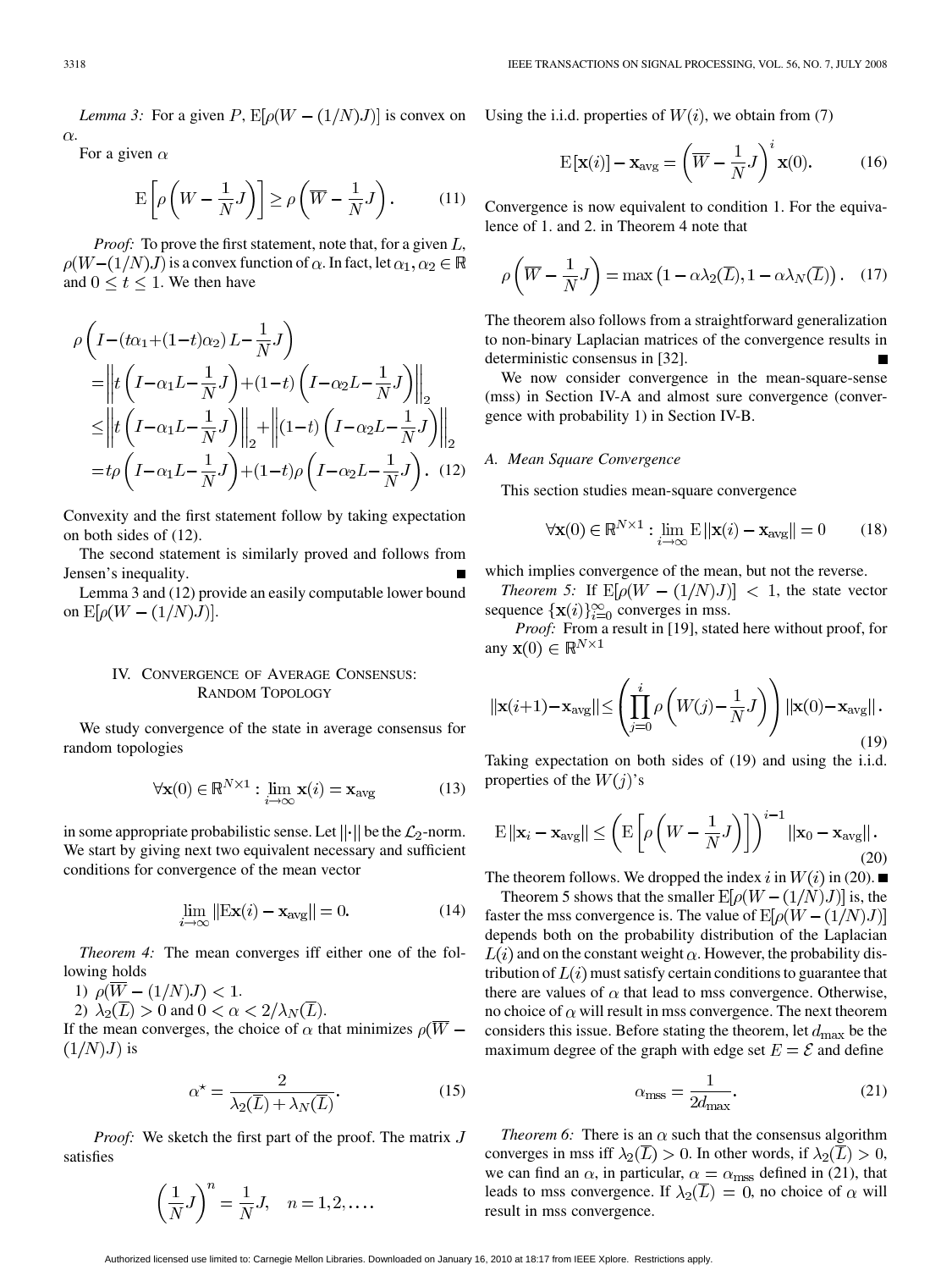*Proof:* The proof of sufficiency is constructive. We show that, if  $\lambda_2(\overline{L}) > 0$ , we can find an  $\alpha$  for which  $E[\rho(W (J/N)$ ] < 1. Convergence then follows from Theorem 5.

Let  $\lambda_2(L) > 0$ . By Lemma 1, L is irreducible. From the irreducibility of  $\overline{L}$ , with non-zero probability, we have graph realizations, G, for which  $L(G)$  is irreducible and so  $\lambda_2(L(G))$ . In particular, with non-zero probability, we can have a realization for which the edge set  $E = \mathcal{E}$ ; by assumption, this network is irreducible and hence connected (because the corresponding Laplacian matrix has the same sparsity pattern of  $L$  with non-zero entries of  $L$  replaced by ones.) Hence, with non-zero probability,  $\lambda_2(L) > 0$ , which makes  $E[\lambda_2(L)] > 0$ . Thus, we have

$$
\lambda_2(\overline{L}) > 0 \Longrightarrow \mathcal{E}\left[\lambda_2(L)\right] > 0. \tag{22}
$$

Also, it follows from spectral graph theory (see [30]), that, for any realizable graph  $G$ ,

$$
\lambda_N(L(G)) \le 2d_{\text{max}}.\tag{23}
$$

We now claim mss convergence for  $\alpha = \alpha_{\text{mss}}$ . We note that

$$
\rho\left(W(i) - \frac{1}{N}J\right) = \max\left(\lambda_2\left(W(i)\right), -\lambda_N\left(W(i)\right)\right)
$$

$$
= \max\left(1 - \alpha_{\text{miss}}\lambda_2\left(L(i)\right),\right)
$$

$$
\alpha_{\text{miss}}\lambda_N\left(L(i)\right) - 1)
$$

$$
= 1 - \alpha_{\text{miss}}\lambda_2\left(L(i)\right) \tag{24}
$$

where the last step follows because, from (23) and (21),

$$
1 - \alpha_{\text{mss}} \lambda_2(L(i)) \ge 0 \ge \alpha_{\text{mss}} \lambda_N(L(i)) - 1. \tag{25}
$$

Taking expectation on both sides of (24), and since  $0 < E[\lambda_2(L)] \leq 2d_{\text{max}}$ , we get

$$
\mathcal{E}\left[\rho\left(W - \frac{1}{N}J\right)\right] = 1 - \alpha_{\text{mss}}\mathcal{E}\left[\lambda_2(L)\right] < 1
$$
\n(26)

and mss convergence then follows from Theorem 4. This proves sufficiency.

Necessity follows from the fact that, if  $\lambda_2(L) = 0$ , Theorem 4 precludes convergence of the mean vector. Since, by Corollary 9 (see below), convergence of the mean is necessary for mss convergence, we conclude that, if  $\lambda_2(\overline{L}) = 0$ , no choice of  $\alpha$  will result in mss convergence.

Theorem 6 gives necessary and sufficient conditions on the probability distribution of the Laplacian  $L$ , i.e., on  $L$  or  $P$ , for mean square convergence. This is significant as it relates mss convergence to the network topology. Because this condition is in terms of the algebraic connectivity of the mean Laplacian associated with the link probability distribution  $P$ , it is straightforward to check.

## *B. Almost Sure Convergence*

We show that  $\lambda_2(\overline{L}) > 0$  is also a necessary and sufficient condition for a.s. convergence of the sequence  $\{x(i)\}_{i=0}^{\infty}$ . Before proceeding, we state the definition of a.s. convergence of (scalar) random variables.

*Definition 7 (A.S. Convergence of Random Variables):* Let  $\{\xi_i\}_{i=0}^{\infty}$  be a sequence of random variables defined on some common probability space  $(\Omega, \mathcal{F}, \mathbb{P})$ . Then  $\{\boldsymbol{\xi}_i\}_{i=0}^{\infty}$  converges a.s. to another random variable  $\xi$  defined on  $(\Omega, \mathcal{F}, \mathbb{P})$   $(\xi_i \to \mathbb{P})$  $\xi$  a.s.) iff

$$
\mathbb{P}\left(\omega \in \Omega : \boldsymbol{\xi}_i(\omega) \underset{i \to \infty}{\longrightarrow} \boldsymbol{\xi}(\omega)\right) = 1. \tag{27}
$$

For random vectors a.s. convergence means a.s. convergence of each component. We recall that mss convergence of a sequence of random variables  $\{x(i)\}_{i=0}^{\infty}$  implies convergence in probability through Chebyshev's inequality. Also, convergence in probability implies a.s. convergence of a subsequence (see [33].)

*Theorem 8:* The sequence  $\{x(i)\}_{i=0}^{\infty}$  converges a.s. iff  $\lambda_2(\overline{L}) > 0$ . In particular, if  $\lambda_2(\overline{L}) > 0$ , then for

$$
\alpha = \alpha_{\rm{mss}} = \frac{1}{2d_{\rm{max}}}
$$

 $\mathbf{x}(i) \rightarrow \mathbf{x}_{\text{avg}}$  a.s. On the contrary, if  $\lambda_2(\overline{L}) = 0$ , then no choice of  $\alpha$  leads to a.s. convergence.

*Proof:* We consider sufficiency first. Since the  $W(i)$ 's in this paper satisfy the conditions  $\mathbf{1}^T W(i) = \mathbf{1}^T$  and  $W(i) \mathbf{1} = \mathbf{1}$ , the assumptions of Theorem 6 in [15] are met and hence Theorem 8 falls under the purview of Theorem 6 in [15]. However, we provide a brief constructive proof here, which shows that  $\alpha = \alpha_{\text{ms}}$  leads to a.s. convergence if  $\lambda_2(\overline{L}) > 0$ . From Theorem 6 above, the sequence

$$
\boldsymbol{\xi}_i = ||\mathbf{x}(i) - \mathbf{x}_{\text{avg}}||^{1/2} \xrightarrow{mss} 0. \tag{28}
$$

Thus,  $\xi_i \rightarrow 0$  in probability and there exists a subsequence  $\{\boldsymbol{\xi}_{i_k}\}_{k=0}^{\infty}$  that converges to 0 a.s. Further, from (23) and (24), and using  $\alpha = \alpha_{\text{mss}}$ ,

$$
\rho\left(W(i) - \frac{1}{N}J\right) \le 1, \ \forall i \ge 0. \tag{29}
$$

In a similar vein to (19) and using (29)

$$
\boldsymbol{\xi}_{i}^{2} \leq \rho \left( W(i-1) - \frac{1}{N} J \right) \boldsymbol{\xi}_{i-1}^{2}
$$
  
 
$$
\leq \boldsymbol{\xi}_{i-1}^{2}.
$$
 (30)

Thus,  $\{\xi_i\}_{i=0}^{\infty}$  is a non-increasing sequence of random variables, a subsequence of which converges a.s. to 0. Clearly  $\xi_i \rightarrow$ a.s. and sufficiency follows.

Necessity uses the argument given in Theorem 6.

We comment on Theorems 6 and 8. In this paper, we consider only equal link weights, i.e., all the links are assigned the same weight  $\alpha$ , see (2). However, whatever the weights are, in particular, different weights for different links, a necessary condition for mss convergence (and a.s. convergence) is  $\lambda_2(\overline{L}) > 0$ . This is because, if  $\lambda_2(\overline{L}) = 0$ , the network separates into two components with zero probability of communication between each other. Hence, no weight assignment can lead to mss convergence. Thus, the necessary condition established in Theorems 6 and 8 for mss convergence and a.s. convergence, respectively, in the constant link weight case also holds for the more general weight assignments.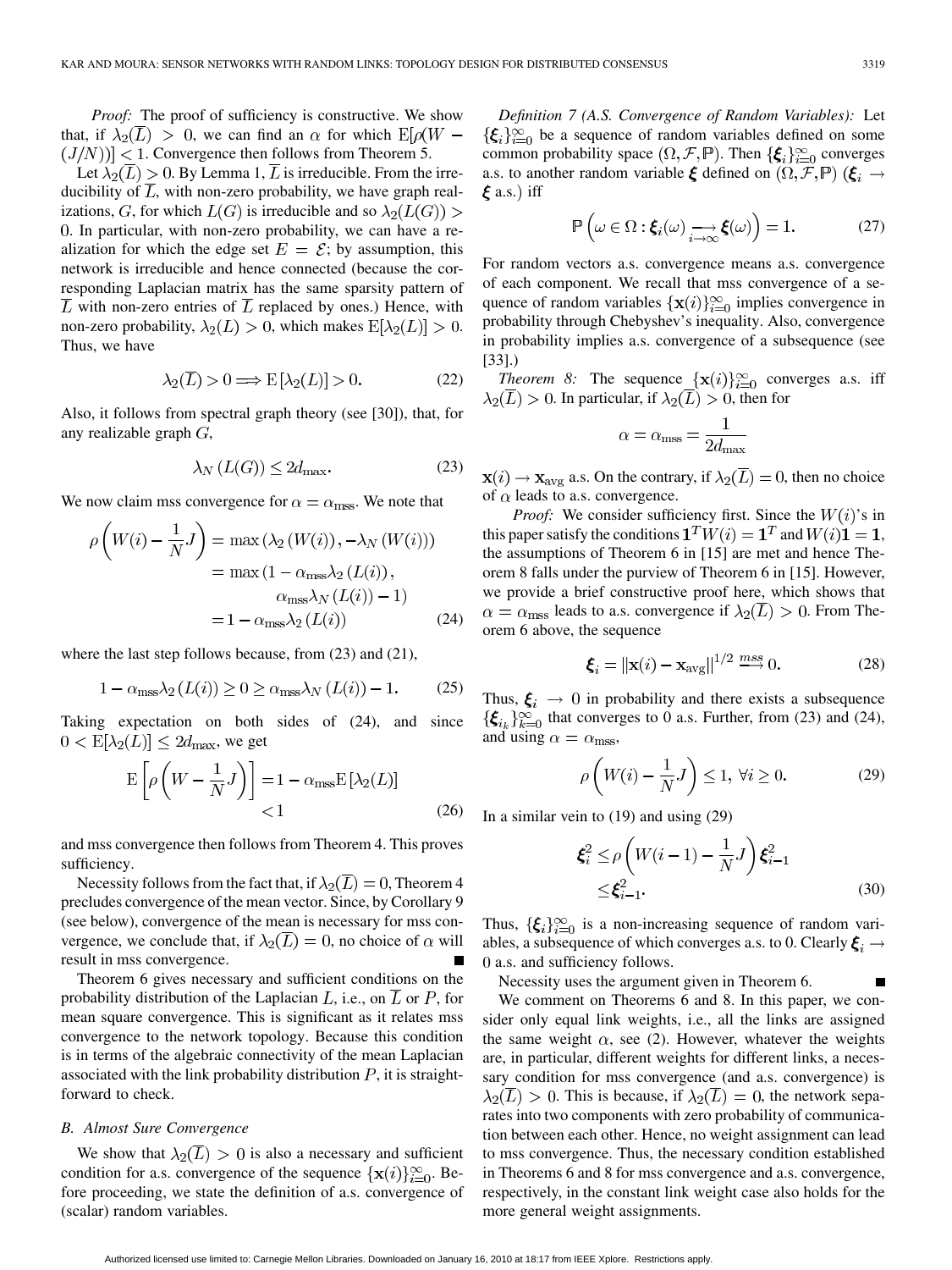## V. MSS CONVERGENCE RATE

We study how fast the consensus algorithm can converge. We focus on mss convergence. A first result follows from Theorem 4 and Lemma 3.

*Corollary 9:* mss convergence cannot be faster than convergence of the mean vector.

To optimize the mss convergence rate, we note that, given a particular distribution P of the Laplacian L, hence  $\overline{L}$ , the actual choice of  $\alpha$  plays a significant role in determining the convergence rate. To optimize the rate for a given P, or  $\overline{L}$ , we perform the minimization

$$
\min_{\alpha} \mathcal{E}\left[\rho\left(W - \frac{1}{N}J\right)\right].
$$
\n(31)

We present the results in terms of the mss convergence rate formally defined next.

*Definition 10 (mss Convergence Rate):* Let  $\lambda_2(\overline{L}) > 0$ . If for a given  $\alpha$ ,  $E[\rho(W - (1/N)J)] < 1$ , we call

$$
S_{\rm g}(\alpha, \overline{L}) = \ln \left( \frac{1}{\mathrm{E}\left[ \rho \left( W - \frac{1}{N} J \right) \right]} \right) \tag{32}
$$

the mss convergence gain per iteration or the mss convergence rate of the consensus algorithm.

Because the ln is monotonic, the best achievable mss convergence rate for a given P or  $\overline{L}$  is

$$
S_{\rm g}^*(\overline{L}) = \max_{\alpha} S_{\rm g}(\alpha, \overline{L})
$$
  
=  $-\ln\left(\min_{\alpha} \mathbb{E}\left[\rho\left(W - \frac{1}{N}J\right)\right]\right).$  (33)

There is, in general, no closed form solution for the minimization in (31). It depends on the probability distribution  $P$  of the Laplacian L. By Lemma 3,  $E[\rho(W - (1/N)J)]$  is convex in  $\alpha$  for a given P or L; so, its minimum is attainable by numerical procedures. Denote the minimizing  $\alpha$  by  $\alpha^*$ . The following Lemma provides a range where the optimal  $\alpha$  lies.

*Lemma 11:* Let  $\lambda_2(\overline{L}) > 0$ . Then

$$
0 < \alpha^* < \frac{2}{\lambda_N(\overline{L})}.\tag{34}
$$

*Proof:* We note that, a necessary condition for mss convergence is convergence of the mean vector. For a proof, let us assume, that, we have mss convergence, i.e.,

$$
\lim_{i \to \infty} \mathbf{E} \|\mathbf{x}(i) - \mathbf{x}_{\text{avg}}\| = 0. \tag{35}
$$

Also, we have from Jensen's inequality

$$
\|\mathbf{Ex}(i) - \mathbf{x}_{\text{avg}}\| \le \mathbf{E} \|\mathbf{x}(i) - \mathbf{x}_{\text{avg}}\|, \forall i \tag{36}
$$

since, the  $\mathcal{L}_2$ -norm is a convex function on  $\mathbb{R}^{N\times 1}$ . It then follows from ((35), (36)), that

$$
\lim_{i \to \infty} \|\mathbf{Ex}(i) - \mathbf{x}_{\text{avg}}\| = 0 \tag{37}
$$

thus, implying convergence of the mean vectors.

Hence, from Theorem 4,  $\alpha^*$  leading to fastest mss convergence must belong to the range in (34).

We can bound the optimal mss convergence rate  $S^*_{\sigma}(\overline{L})$ . *Lemma 12:* If  $\lambda_2(\overline{L}) > 0$ , then

$$
S_{\rm g}^*(\overline{L}) \ge \ln\left(\frac{1}{1 - \alpha_{\rm ms} E[\lambda_2(L)]}\right). \tag{38}
$$

*Proof:* By Theorem 6, if  $\lambda_2(\overline{L}) > 0$ , then  $\alpha = \alpha_{\text{mss}}$  leads to mss convergence and

$$
S_{\rm g}^*(\overline{L}) = \ln\left(\frac{1}{\min_{\alpha} \mathcal{E}\left[\rho\left(W - \frac{1}{N}J\right)\right]}\right) \tag{39}
$$

$$
\geq \ln \left( \frac{1}{\mathrm{E}\left[ \rho \left( I - \alpha_{\mathrm{ms}} L - \frac{1}{N} J \right) \right]} \right) \tag{40}
$$

$$
= \ln\left(\frac{1}{1 - \alpha_{\text{ms}} E[\lambda_2(L)]}\right). \tag{41}
$$

# VI. CONSENSUS WITH COMMUNICATION CONSTRAINTS: TOPOLOGY OPTIMIZATION

The previous sections analyzed the impact of the link probability distribution  $P$  on the convergence rate of the distributed consensus algorithm. This section studies the design of the sensor network topology that leads to the fastest rate of convergence but when there is a cost  $C_{nl}$  for the sensors n and l to communicate and there is an overall infrastructure communication cost constraint  $U$ . We collect the costs into a symmetric cost matrix  $C$ . We assume equal link weights throughout. The constraint  $U$  captures the common fact that networks usually have an overall *average* power budget to operate with.

# *A. Random Topology With Communication Cost Constraints (RCCC)*

We restate the RCCC problem presented in Section I. The network has  $N$  sensors and follows the Bernoulli random model introduced in Section II. The communication costs between any pair of sensors at each iteration is specified by the  $N \times N$  matrix  $C = C<sup>T</sup>$ —entry  $C_{nl} \geq 0, n \neq l$ , is the cost incurred by a single communication between nodes *n* and *l*. If  $C_{nl} = +\infty$ , sensors  $n$  and  $l$  do not communicate directly, only through other sensors by a routing protocol. The total cost incurred at stage  $i$  is

$$
u(i) = -\frac{1}{2} \sum_{n \neq l} L_{nl}(i) C_{nl} \tag{42}
$$

$$
=-\frac{1}{2}\text{Tr}\left(CL(i)\right). \tag{43}
$$

Equation (43) follows because  $C$  is symmetric with zero diagonal entries. Equation (42) implicitly assumes that, if  $C_{nl}$  =  $+\infty$ ,  $\forall i$ :  $L_{nl}(i) = 0$ ; in other words, the edge  $(n, l)$  is not in the superset  $\mathcal{E}$ .

Let  $P$  be the link probability matrix. The diagonal entries of  $P$  are zero, although each node accesses its data with zero cost. The  $P$  matrix induces a probability distribution on the Laplacian  $L(i)$ . Since  $L(i)$  is random, the cost  $u_i$  at step i is random and is between 0 (all links fail) and the total cost when all links with non-zero  $P_{nl}$  are active. From (43), the expected cost incurred at step  $i$  is

$$
\forall i : \mathcal{E}[u_i] = -\frac{1}{2} \text{Tr}(C\overline{L}).\tag{44}
$$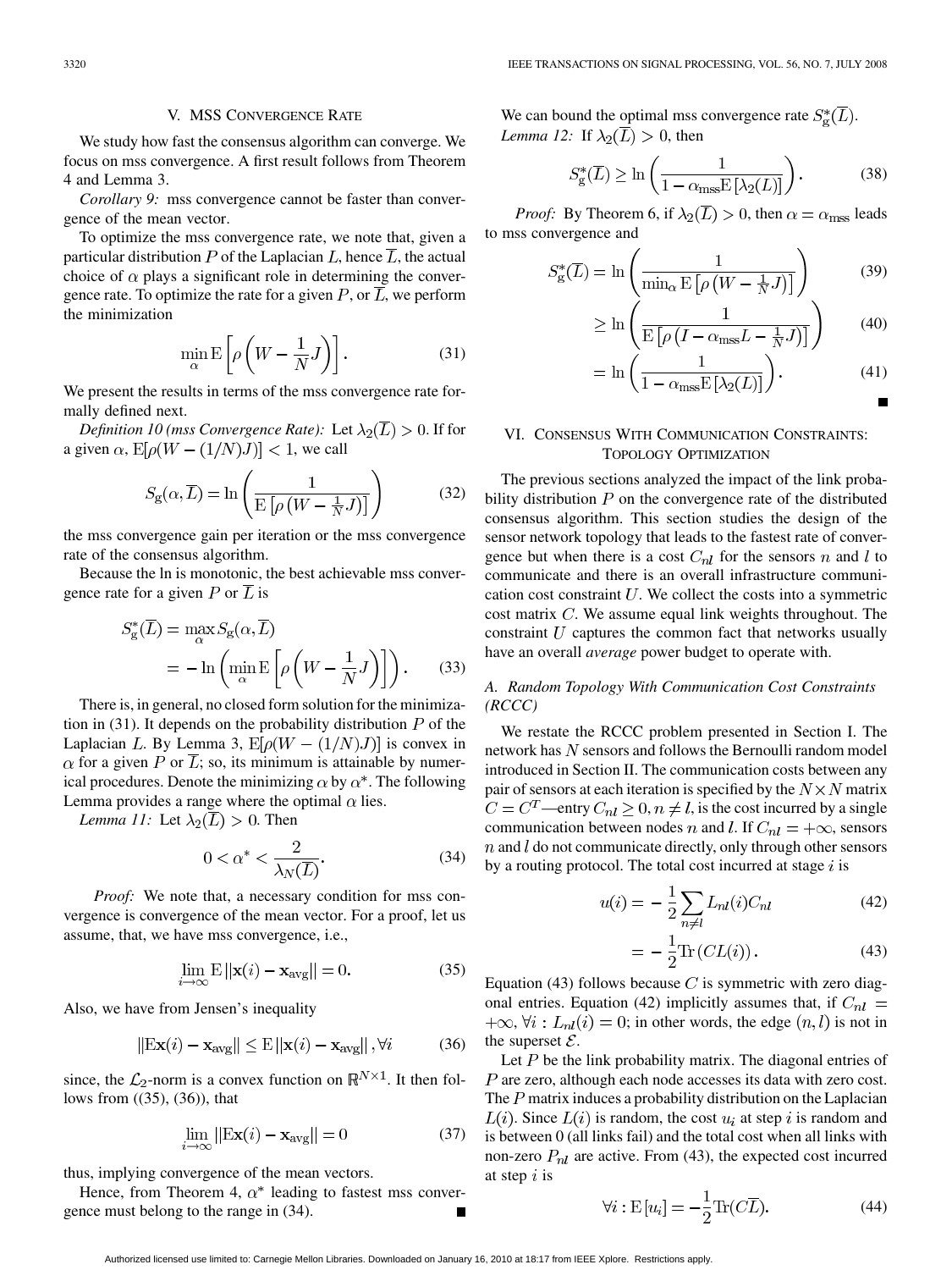Let  $\mathcal{D}(U)$  be the set of feasible  $\overline{L}$  (and hence P) given the expected network cost constraint per step  $U$ 

$$
\mathcal{D}(U) = \left\{ \overline{L} : -\frac{1}{2} \text{Tr}(C\overline{L}) \le U \right\}.
$$
 (45)

The optimal RCCC topology is obtained by solving the following optimization problem:

# RCCC: Problem formulation.

$$
\max_{\alpha,\overline{L}} S_{\text{g}}(\alpha, \overline{L})
$$
\nsubject to 
$$
\overline{L} = \overline{L}^T \in \mathbb{R}^{N \times N} - 1 \leq \overline{L}_{nl}
$$
\n
$$
\leq 0, n, l \in \{1, ..., N\}, n \neq l
$$
\n
$$
\overline{L}\mathbf{1} = \mathbf{0}
$$
\n
$$
-\frac{1}{2} \text{Tr}(C\overline{L}) \leq U
$$
\n
$$
\overline{L}_{nl} = 0 \quad \text{if } C_{nl} = +\infty.
$$
\n(46)

The second inequality constraint comes from the fact that  $L_{nl} =$  $-P_{nl}$ ,  $n \neq l$ . The other conditions follow from the properties of the Laplacian and the cost constraint. We note that the RCCC optimal solution is a function of  $U$ ; we denote it by

$$
S_{\rm g}^{**}(U) = \max_{\alpha, \overline{L} \in \mathcal{D}(U)} S_{\rm g}\left(\alpha, \overline{L}\right). \tag{47}
$$

# *B. Alternate Randomized Consensus Under Communication Cost Constraints (ARCCC)*

The RCCC problem in (46) is difficult because it is nonconvex. Its objective function is the expected value of the spectral norm of a matrix. This expectation is with respect to the probability distribution of the Laplacian, which is the product of the entries of the link probability matrix P. Absorbing  $\alpha$  in L does not make the RCCC objective function  $S_g(\alpha, L)$  convex on this distribution  $P$  of  $L$ , as can be easily seen by working a low order example. A second similar concern is that when  $\alpha$  is absorbed into  $\overline{L}$ , the interpretation of the entries of  $\overline{L}$  as probabilities is lost, and it is not possible to incorporate the cost constraint, which explicitly involves the probabilities.

We consider a suboptimal version, the alternate randomized consensus under communication cost constraint (ARCCC) problem. ARCCC decouples the optimization in  $\overline{L}$  from the optimization in  $\alpha$  and, when optimizing over  $\overline{L}$ , replaces the convergence rate  $S_{\rm g}(\alpha, \overline{L})$  by the algebraic connectivity  $\lambda_2(\overline{L})$ . We show: (i) ARCCC is convex and can be solved by fast numerical optimization procedures; (ii) ARCCC is a good approximation to (46); and (iii) ARCCC leads to topologies with good convergence rates. Point (i) is next; points (ii) and (iii) are in Section VIII where we analyze the performance of ARCCC. But first, we present ARCCC formally.



Step I : 
$$
\overline{L}^* = \arg \max_{\overline{L}} \lambda_2(\overline{L})
$$
  
\nsubject to  $\overline{L} = \overline{L}^T \in \mathbb{R}^{N \times N} - 1 \le \overline{L}_{nl}$   
\n $\le 0, n, l \in \{1, ..., N\}, n \ne l$   
\n $\overline{L} = 0 - \frac{1}{2} \text{Tr}(C\overline{L})$   
\n $\le U$   
\n $\overline{L}_{nl} = 0 \text{ if } C_{nl} = +\infty$  (48)

Step II : 
$$
\max_{\alpha} S_g(\alpha, \overline{L}^*)
$$
. (49)

We show that ARCCC is a convex optimization problem. *Lemma 13:* Each step in ARCCC is a convex optimization problem.

*Proof:* We consider (48). The objective  $\lambda_2(\overline{L})$  is concave on  $\overline{L}$ . The set of  $\overline{L}$  satisfying the constraints is convex. Concavity of (49) is equivalent to the minimization in Lemma 3, which is convex.

The optimization problem in Lemma 13 is a semidefinite programming (SDP) problem that can be solved numerically in efficient ways, see [34], [35] for SDP solving methods (see also [31], [36] on the problem of constrained optimization of graph Laplacian eigenvalues.)

In both the RCCC and ARCCC problems, the constraint is on the *average* network communication cost. This is appropriate in many practical situations but, as a consequence, the instantaneous communication cost per iteration in the ARCCC design will exceed from time to time the average communication constraint  $U$ . Applications where constraining the instantaneous costs is required will lead, in general, to integer constraints and to a much harder optimization problem.

## VII. TOPOLOGY OPTIMIZATION: PERFORMANCE RESULTS

In this section, Section VII-A discusses in what sense the ARCCC problem presented in Section VI-B and (48) and (49) approximates well the RCCC problem described in Section VI-A and (46). Section VII-B establishes bounds on the optimal value of  $\lambda_2(\overline{L})$  as a function of the communication budget constraint  $U$ . Finally, Section VII-C illustrates by simulation the fast rate of convergence of distributed consensus on the ARCCC derived topology.

## *A. ARCCC as a Good Approximation to RCCC*

As noted, in RCCC, the joint optimization over  $\alpha$  and  $\overline{L}$ is not convex. This leads to an alternative formulation, the ARCCC topology optimization problem. We argue here why this is plausible and then present numerical results that confirm that ARCCC's are good performing topologies.

We arrive at ARCCC by successively approximating RCCC by the following steps.

- 1) We would like to decouple the joint nonconvex optimization over L and  $\alpha$  into two convex optimization steps. This will in general result in a loss of optimality, as discussed below.
- 2) When optimizing over  $\overline{L}$ , start by replacing the RCCC convergence rate functional  $S_q(\alpha, \overline{L})$  by the average algebraic connectivity  $E[\lambda_2(L)]$ . To justify this, we note that (41) bounds  $S_g^*(L)$  from below, which suggests that larger values of  $E[\lambda_2(L)]$  lead to higher values of  $S_g^*(\overline{L})$ . This suggests that, intuitively,  $E[\lambda_2(L)]$  and  $S_g^*(\overline{L})$  are monotonically related and the orderings they induce on the set of distributions  $\mathcal{D}(U)$  are equivalent. This is strictly not true, but the numerical experiments below do confirm it as a general trend. Hence, it is to be expected that a topology that maximizes the quantity  $E[\lambda_2(L)]$  over the set  $\mathcal{D}(U)$ will exhibit fast mss convergence rate, while satisfying the communication constraint  $U$ .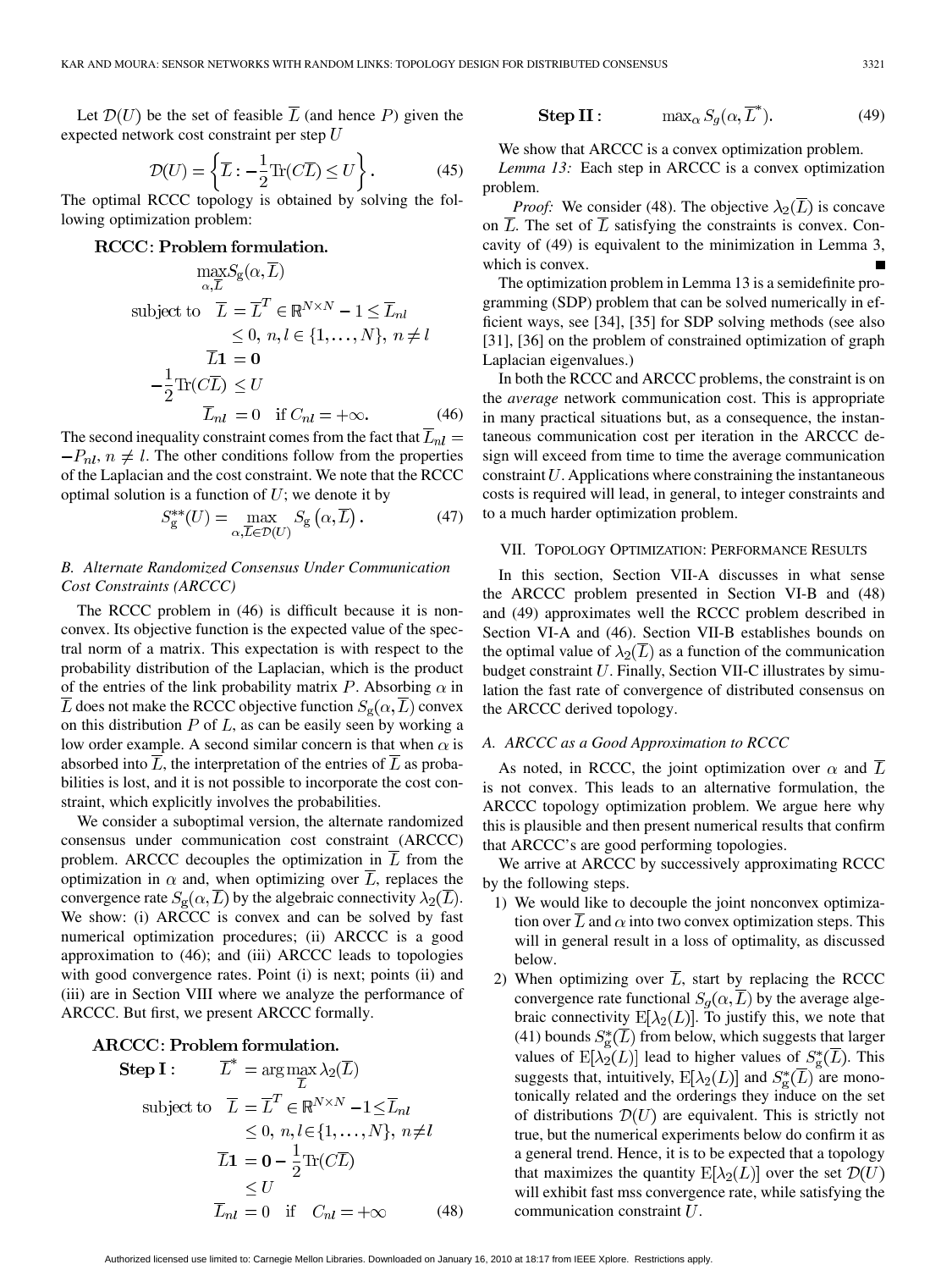

Fig. 1. Convergence rate  $S_g^*(\overline{L})$ . Left: with varying  $E[\lambda_2(L)]$ . Right: with varying  $\lambda_2(\overline{L})$ . The number of vertices is  $N = 500$ .

3) Replacing  $S_g(\alpha, \overline{L})$  by  $E[\lambda_2(L)]$  does not lead, still, to a numerically simple topology optimization problem, since computing  $E[\lambda_2(L)]$  requires costly Monte Carlo simulations (see [19].) So, in ARCCC, the optimization of  $E[\lambda_2(L)]$  is replaced by maximization of  $\lambda_2(L)$ , which simply involves computing the second eigenvalue of  $P = \overline{L}$ , no Monte Carlo simulations being involved. This approximation is justified on the basis of Lemma 2, which upper-bounds  $E[\lambda_2(L)]$  by  $\lambda_2(L)$  suggesting that, for  $E[\lambda_2(L)]$  to be large,  $\lambda_2(\overline{L})$  should be large.

Putting together these steps, the RCCC problem in (46) is successively approximated by

$$
S_{\rm g}^{**}(U) = \max_{\alpha, \overline{L} \in \mathcal{D}(U)} S_{\rm g}(\alpha, \overline{L})
$$

$$
\approx \max_{\alpha, \overline{L} \in \mathcal{D}} S_{\rm g}(\alpha, \overline{L}^*(U))
$$

$$
= S_{\rm g}^{**}(\overline{U}) \tag{50}
$$

where  $\overline{L}^*(U)$  is given by

$$
\overline{L}^*(U) = \arg\max_{\overline{L}\in\mathcal{D}(U)} \lambda_2(\overline{L}).\tag{51}
$$

In general,  $S_g^{**}(U) \leq S_g^{**}(U)$ . If  $S_g^{*}(L)$  was a non-decreasing function of  $\lambda_2(L)$ , we would have  $S^{\ast\ast}_{g}(U)=S^{\ast\ast}_{g}(U)$ . We also note here, that, once we obtain  $\overline{L}^*(U)$  from ARCCC, the optimal  $\alpha$  is computed by minimizing  $E[\rho]W - (1/N)J$  with respect to  $\alpha$ , as given in (31). This is a scalar convex minimization problem and can be done very efficiently using standard line search techniques, because the range of the optimal  $\alpha$  is bounded by Lemma 11.

We verify by two sets of numerical studies how and in what sense  $S_g^*(\overline{L})$  increases with  $E[\lambda_2(L)]$  and  $\lambda_2(\overline{L})$ . For the first set of simulations, we choose a network with  $N = 500$  sensors and let the average degree  $d_{\text{avg}}$  of the network vary in steps of 5 from 10 to 40. For each of these 7 values of  $d_{\text{avg}}$ ,

we construct 200 Erdös–Rényi random graphs by choosing at random  $M = d_{\text{avg}}N/2$  edges of the  $N(N-1)/2$  possible pairings of vertices in the network. Each of these graphs fixes the structure of the superset  $\mathcal{E}$ . For each of these 200 superset (random) graphs, we generate randomly a link probability matrix P (hence a probability distribution of L, and so an  $\overline{L}$ ) by choosing for each edge a number between 0 and 1 drawn from a uniform random distribution. With each such  $P$  matrix, we generate 400 random instantiations of the Laplacian  $L(i)$ ,  $i =$  $1, \ldots, 400$  and average the corresponding values of  $\rho(W(i) (1/N)J$  and  $\lambda_2(L(i))$  to estimate the convergence rate  $S_g^*(L)$ and the mean algebraic connectivity  $E[\lambda_2(L)]$ . For each  $\overline{P}$ , we obtain the corresponding  $\lambda_2(\overline{L})$  by (3). In total, the simulation generated 560,000 Erdös–Rényi graphs of 500 vertices with the number of edges ranging from 10,000 to 40,000. Fig. 1 plots the numerically computed convergence rate  $S_g^*(\overline{L})$  with respect to  $E[\lambda_2(L)]$  (left plot, blue solid line) and with respect to  $\lambda_2(\overline{L})$ (right plot, blue solid line.) These two plots are remarkably similar and both show that, except for local oscillations, the trend of the convergence rate  $S_g^*(L)$  is to increase with increasing  $E[\lambda_2(L)]$  and  $\lambda_2(\overline{L})$ . Of course,  $\lambda_2(\overline{L})$  is much easier to evaluate than  $E[\lambda_2(L)]$ .

We now present a similar set of simulations for the class of Random Geometric Graphs (see [37]), which are used as a reasonable model for wireless sensor networks. In particular, we consider a  $35 \times 35$  square grid on the plane and deploy 500 sensors with a uniform distribution on the square. The random network deployment is repeated 10 times. For each deployment, the set  $\mathcal E$  is determined by the radius of connectivity R defined as the maximum distance to which a sensor can possibly communicate with another sensor. For each deployment, we increase  $R$ in steps of 3.5 units starting from  $R = 0$  to  $R_{\text{max}} = 35\sqrt{2}$ , totalling 14 steps. For each value of  $R$ , we generate randomly 100 P matrices. Each entry  $P_{nl}$  of P, the link probability for edge  $(n, l) \in \mathcal{E}$ , is chosen randomly with a uniform distribution  $0 \leq P_{nl} \leq 1$ . To obtain by numerical average estimates of  $S^*_{\mathfrak{g}}(\overline{L})$  and  $\mathrm{E}[\lambda_2(L)]$ , we generate 120 random graphs  $L(i)$  from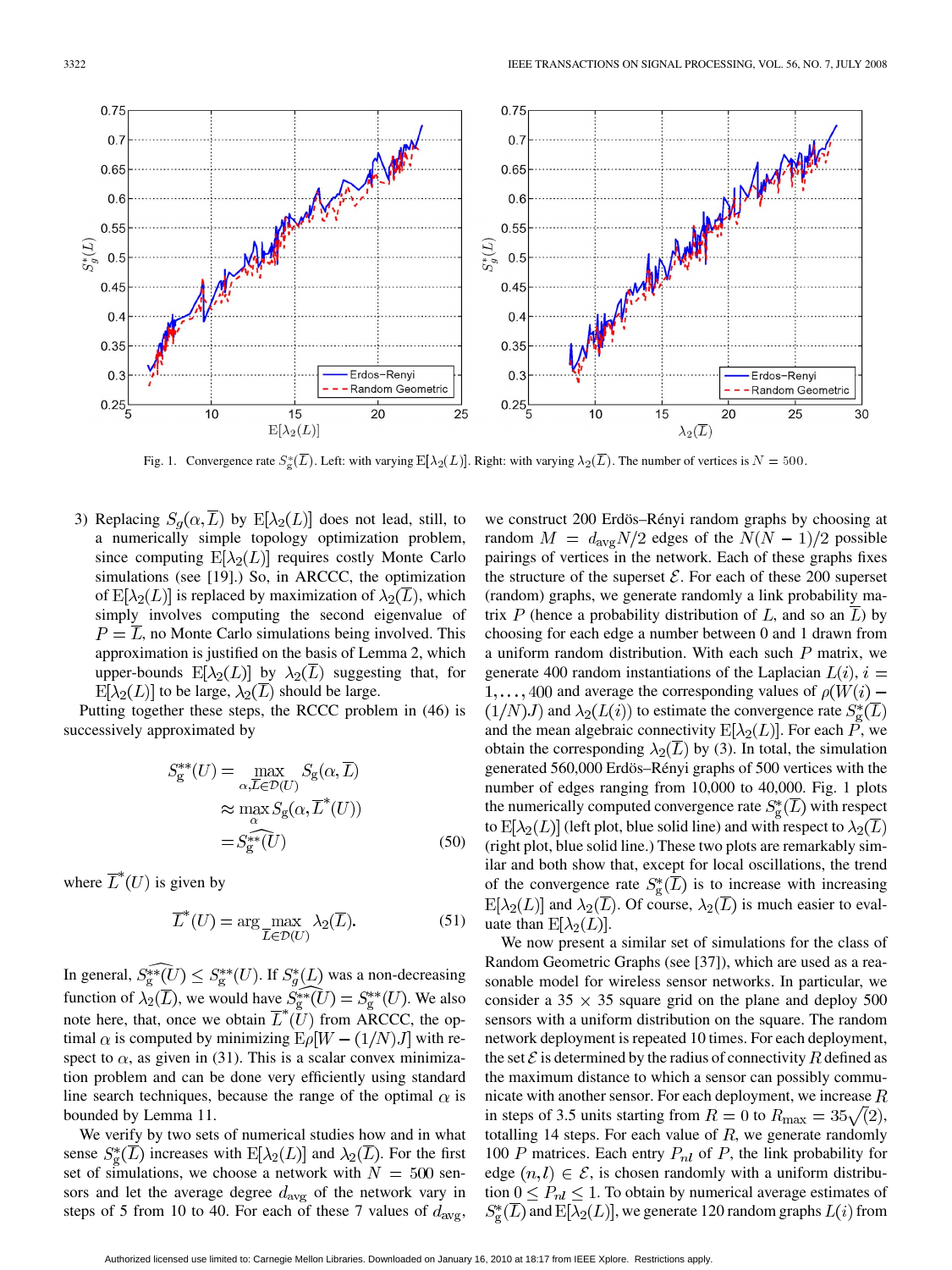each P. and  $\lambda_2(\overline{L})$ . Fig. 1 plots  $S_g^*(\overline{L})$  using red lines versus  $E[\lambda_2(L)]$  and  $\lambda_2(\overline{L})$  averaged over the 10 sensor deployments.

Except for the local oscillatory behavior in Fig. 1, these plots confirm that, as a trend, given a class  $\mathcal{D}(U)$  of probability distributions P of L, we can set an ordering in  $\mathcal{D}(U)$  by evaluating the corresponding  $\lambda_2(\overline{L})$ 's. This ordering is in the sense that, given two very different values of  $\lambda_2(\overline{L})$ , the largest will most likely lead to a better convergence rate (see also [19], where part of these results were presented.) This study shows that optimal topologies with respect to ARCCC should be good topologies with respect to RCCC since  $S^*_{\mathcal{C}}(\overline{L})$  is, as a trend, monotonic with respect to  $\lambda_2(\overline{L})$ .

## *B. ARCCC: Performance Analysis*

To gain insight into ARCCC, we study the maximum value of its functional as a function of the communication cost constraint  $U$ 

$$
\phi(U) = \max_{\overline{L} \in \mathcal{D}(U)} \lambda_2(\overline{L}) = \lambda_2(\overline{L}^*(U)).
$$
 (52)

*Lemma 14:* Given a cost matrix  $C$ ,  $\phi(U)$  is a concave function of  $U$ .

*Proof:* Let  $0 \leq U_1 \leq U_2$  and  $0 \leq t \leq 1$ . Consider the matrices  $L_1^*$  and  $L_2^*$ , such that

$$
\lambda_2\left(\overline{L}_1^*\right) = \phi(U_1) \text{ and } \lambda_2\left(\overline{L}_2^*\right) = \phi(U_2).
$$

It follows that  $L_1 \in \mathcal{D}(U_1)$  and  $L_2 \in \mathcal{D}(U_2)$ . Let . Then,

$$
-\frac{1}{2}\text{Tr}\{C\overline{L}\} = t\left(-\frac{1}{2}\text{Tr}\left\{C\overline{L}_{1}^{*}\right\}\right) + (1-t)\left(-\frac{1}{2}\text{Tr}\left\{C\overline{L}_{2}^{*}\right\}\right) \leq tU_{1} + (1-t)U_{2}.
$$
\n(53)

Hence,  $\overline{L} \in \mathcal{D}(tU_1 + (1-t)U_2)$ . From this, we conclude that

$$
\phi(tU_1 + (1 - t)U_2) \ge \lambda_2(\overline{L}).\tag{54}
$$

Now, since  $\lambda_2(\overline{L})$  is a concave function of  $\overline{L}$ , we get

$$
\lambda_2(\overline{L}) = \lambda_2 \left( t \overline{L}_1^* + (1 - t) \overline{L}_2^* \right)
$$
  
\n
$$
\geq t \lambda_2 \left( \overline{L}_1^* \right) + (1 - t) \lambda_2 \left( \overline{L}_2^* \right)
$$
  
\n
$$
= t \phi(U_1) + (1 - t) \phi(U_2).
$$
 (55)

Finally, using (54) and (55), we get

$$
\phi(tU_1 + (1-t)U_2) \ge t\phi(U_1) + (1-t)\phi(U_2)
$$
 (56)

that establishes the concavity as a function of  $U$  of the ARCCC optimal cost  $\phi(U)$ .

We use the concavity of  $\phi(U)$  to derive an upper bound on  $\phi(U)$ . Denote by M the edge set of the complete graph—the set of all possible  $N(N - 1)/2$  edges. Recall that the set of realizable edges

$$
\mathcal{E} = \{(n, l) \in \mathcal{M} : C_{nl} < \infty\} \subset \mathcal{M} \tag{57}
$$

with  $L_{\mathcal{E}}$  the associated Laplacian. Also, let the total cost  $C_{\text{tot}}$ , i.e., the communication cost per iteration when all the *realizable* links (links in  $\mathcal{E}$ ) are used, be

$$
C_{\text{tot}} = \sum_{(n,l)\in\mathcal{E}} C_{nl}.\tag{58}
$$

*Lemma 15:* Let C be a cost matrix and  $U \geq C_{\text{tot}}$ . Then  $\phi(U) = \lambda_2(L_{\mathcal{E}})$ . If, in particular,  $\mathcal{E} = \mathcal{M}$ , then  $\phi(U) = N$ . Further,

$$
S_{\rm g}^{**}(U) = \max_{\alpha \in \mathbb{R}} S_{\rm g}(\alpha, L_{\mathcal{E}}), \forall U \ge C_{\rm tot}.
$$
 (59)

*Proof:* The best case is when all the network links  $(n, l) \in$  $\mathcal E$  have link probability  $P_{nl} = 1$  (the links in the complement set  $\mathcal{E}^c$  must have zero link probability to satisfy the cost constraint.) Then,  $L = L_{\mathcal{E}}$ . Now, if  $U \geq C_{\text{tot}}$ , then  $L_{\mathcal{E}} \in \mathcal{D}(U)$  and hence the first part follows. The case  $\mathcal{E} = \mathcal{M}$  follows from the fact that, for a complete graph,  $\lambda_2(L_{\mathcal{M}}) = N$  (see [26], [27].) The second part follows from an exactly similar argument.

Using the concavity of  $\phi(U)$  (Lemma 14), we now derive a performance bound when  $U \leq C_{\text{tot}}$ .

*Lemma 16:* Let  $C$  be a cost matrix. Then

$$
\phi(U) \ge \left(\frac{U}{C_{\text{tot}}}\right) \lambda_2(L_{\mathcal{E}}), \quad 0 \le U \le C_{\text{tot}}.\tag{60}
$$

If, in particular,  $\mathcal{E} = \mathcal{M}$ , then

$$
\phi(U) \ge \left(\frac{U}{C_{\text{tot}}}\right)N, \quad 0 \le U \le C_{\text{tot}}.\tag{61}
$$

*Proof:* From Lemma 15,  $\phi(C_{\text{tot}}) = \lambda_2(L_{\mathcal{E}})$ . Then, using the concavity of  $\phi(U)$  (see Lemma 14) and the fact that  $\phi(0)$  = 0, we have, for  $0 \leq U \leq C_{\text{tot}}$ ,

$$
\phi(U) = \phi\left(\left(\frac{U}{C_{\text{tot}}}\right) C_{\text{tot}}\right)
$$

$$
\geq \left(\frac{U}{C_{\text{tot}}}\right) \phi(C_{\text{tot}})
$$

$$
= \left(\frac{U}{C_{\text{tot}}}\right) \lambda_2(L_{\mathcal{E}}).
$$
(62)

This proves the Lemma. The case  $\mathcal{E} = \mathcal{M}$  follows easily.  $\blacksquare$ Lemma 15 states that  $S_g^{**}(U)$ ,  $S_g^{**}(\overline{U})$ , and  $\phi(U)$  as functions of U reach their maximum value at  $C_{\text{tot}}$ . Equation (62) also shows that  $\phi(U)$  lies above the straight line obtained by linearly interpolating between  $(U = 0, \phi(U) = 0)$  and  $(U =$  $C_{\text{tot}}, \phi(U) = \lambda_2(L_{\mathcal{E}})$ . Now, since we argue that  $S_{\mathcal{E}}^*(L)$  is, in general, a non-decreasing function of  $\lambda_2(\overline{L})$ , we expect the  $S_g^{**}(U)$  versus the U curve to lie above the straight line between  $(U = 0, \widehat{S_{g}^{**}}(U) = 0)$  and  $(U = C_{\text{tot}}, \widehat{S_{g}^{**}}(U) =$  $\max_{\alpha \in \mathbb{R}} S_{g}(\alpha, L_{\varepsilon})$ . Lemma 16 is interesting in this sense, since it states that the ARCCC optimal topology may achieve better performance (in terms of the convergence gain  $\overline{S_{g}^{**}}(U)$ ) than the fraction of communication cost it uses would lead us to expect. The numerical study in the next section helps to quantify these qualitative assessments.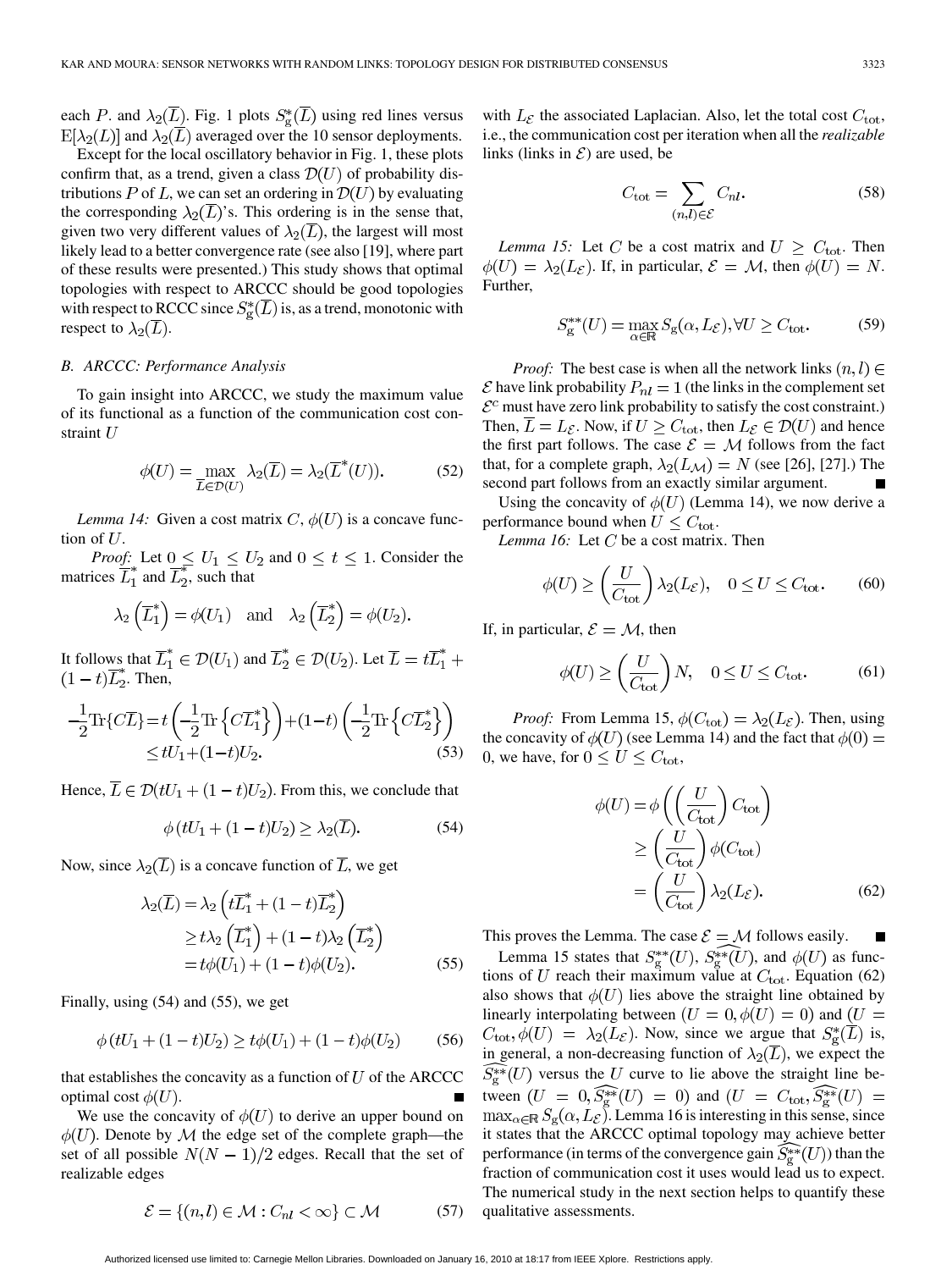Fig. 2. Left: Sensor placement of  $N = 80$  sensors in a 25  $\times$  25 square grid ( $\eta = 1$ ). Right: Convergence gain versus communication cost U: ARCCC optimal topology—top (blue) line; CRGG topology—bottom (red) line.

# *C. Numerical Studies: ARCCC*

This section determines the probability distribution  $P$  and the weight  $\alpha$  by solving the semidefinite programming optimization in ARCCC given by (48) and (49). The matrix  $P$  assigns to each realizable link its probability of error, or the fraction of time it is expected to be active. For fixed  $\alpha$ , the maximization in (48) leads to P and  $\overline{L}^*$ . For this  $\overline{L}^*$ , (49) is a scalar convex minimization problem and Lemma 11 gives the range where the optimal  $\alpha$  lies. Because of the boundedness of the search interval, as noted before, practically any line search algorithm will find the optimal  $\alpha$  easily. In the paper, we discretize the interval with a very fine resolution, evaluate the objective at these points and take the minimum. A fine resolution gives very good performance (comparable to line search methods like Armijo rule) because the spectral functions of these type of matrices are well-behaved.

We compare the ARCCC optimal topology to a random geometric graph topology of fixed radius connectivity. We refer to them as constrained random geometric graphs (CRGG) because sensors only transmit to other sensors within a radius but for which there is a finite communication cost, i.e., an edge in  $\mathcal{E}$ . The sensor network, shown on the left of Fig. 2, deploys with uniform probability  $N = 80$  sensors on a 25  $\times$  25 square grid. The set  $\mathcal E$  of realizable links is constructed by choosing  $\mathcal{E} \leq 9N$  edges randomly from the set M of all possible edges. We assume a geometric propagation model: the communication cost is proportional to the square of the Euclidean distance  $d_{nl}$ between sensors  $n$  and  $l$ 

$$
C_{nl} = \begin{cases} \eta d_{nl}^2, & \text{if } (n,l) \in \mathcal{E} \\ \infty, & \text{otherwise} \end{cases}
$$
 (63)

where  $\eta$  is an appropriately chosen constant. With this CRGG network, a sensor  $n$  communicates with all other sensors  $l$  with a finite communication cost  $C_{nl} < \infty$  that lie within a radius R.

Fig. 2 on the right plots, as a function of the cost constraint  $U$ , the per step convergence gain  $\widehat{S_g^{**}}(U)$  for the ARCCC optimal topology (top blue solid line) and the per step convergence gain  $S_{\rm g}^{\rm CRGG}(U)$  of the CRGG topology (bottom red dotted line).

The ARCCC optimal topology converges much faster than the CRGG topology, with the improvement being more significant at medium to lower values of  $U$ .

The ARCCC topology has a markedly nonlinear behavior, with two asymptotes (the dotted black lines): for small  $U$ , the sharp increasing asymptote and for large  $U$  the horizontal asymptote (when all the realizable edges in  $\mathcal E$  are used.) The two meet at the knee of the curve  $(U = 6.9 \times 10^4, \tilde{S}_{g}^{**}(U) = .555.)$ For  $U = 6.9 \times 10^4$ , the ARCCC convergence rate is  $S_g^{**}(U)$  = .505, while CRGG's is  $S_g^{\text{CRGG}}(U)$  = .152, showing that the ARCCC's topology is 3.3 times faster than the CRGG's. For this example, we compute  $C_{\text{tot}} = 14.7 \times 10^4$ , which shows that the ARCCC's optimal topology achieves the asymptotic performance while using less than 50% of the communication cost.

## VIII. CONCLUSION

The paper presents the design of the topology of a random sensor network to maximize the convergence rate of the consensus algorithm. We consider that the communication channels among sensors may fail at random times, that communication among sensors incurs a cost, and that there is an overall communication cost constraint in the network. The solution to this topology optimization specifies for each realizable link its probability of error, or the fraction of time the link is expected to be active. We first establish necessary and sufficient conditions for mss convergence and a.s. convergence of the consensus algorithm in terms of the expected value of the algebraic connectivity of the random graph defining the network topology and in terms of the algebraic connectivity of the average topology. We approximate the original optimization problem by an alternative two step algorithm, the approximate random communication cost constraint (ARCCC) problem. ARCCC is convex and we solve it by semidefinite programming techniques.

We discuss briefly some tradeoffs presented by the ARCCC design. Simulations show it can improve by about 300% the convergence speed of average consensus over more common designs, e.g., the CRGG design, i.e., geometric topologies where

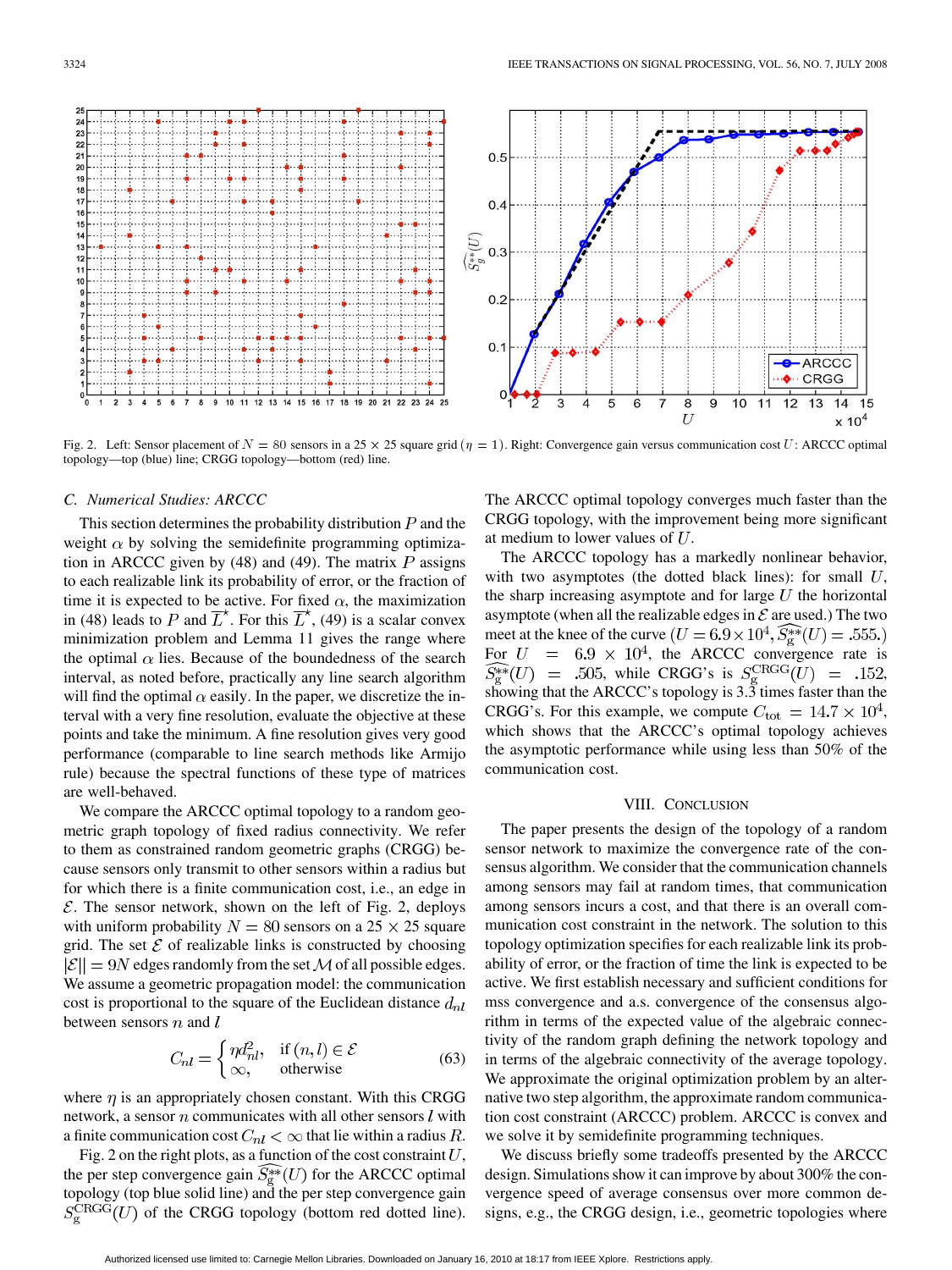sensors communicate with sensors within a fixed distance. Our study also shows that the optimal random topology can achieve the convergence speed of a nonrandom network at a fraction of the cost. But, by maximizing the algebraic connectivity of the network to achieve these higher convergence rates, the ARCCC solution is not always local; it involves, even if with low probability, long distance communications, since the transmission radius is increased. This causes possibly added or stronger interference with further away sensors. This requires more complicated communication protocols (e.g., some form of multiplexing like time division multiple access protocols) than, for example, with a fixed-radius connectivity topology, in order to coordinate transmissions among sensors, avoid collisions, or combat the stronger interference. These effects can still be accounted for by the approach in this paper, but the price paid by the ARCCC design is to increase the costs of communication per iteration, i.e., the entries in the cost matrix  $C$ . This means that with the ARCCC design there is a price to pay. To be more realistic, in Fig. 2, the ARCCC design with communication cost constraint  $U_{\text{ARCCC}}$  should have been compared with a CRGG design with cost constraint  $U_{\text{CRGG}} < U_{\text{ARCCC}}$ , and, this may be a subject of future work.

## **REFERENCES**

- [1] M. J. Fischer, N. A. Lynch, and M. S. Paterson, "Impossibility of distributed consensus with one faulty process," *J. Assoc. Comput. Machinery*, vol. 32, no. 2, pp. 374–382, Apr. 1985.
- [2] N. A. Lynch*, Distributed Algorithms*. San Francisco, CA: Morgan Kaufmann, 1997.
- [3] G. V. Cybenko, "Dynamic load balancing for distributed memory multiprocessors," *J. Parallel Distrib. Comput.*, vol. 7, pp. 279–301, 1989.
- [4] A. Jadbabaie, J. Lin, and A. S. Morse, "Coordination of groups of mobile autonomous agents using nearest neighbor rules," *IEEE Trans. Automat. Contr.*, vol. AC-48, no. 6, pp. 988–1001, Jun. 2003.
- [5] C. Reynolds, "Flocks, birds, and schools: A distributed behavioral model," *Computer Graphics*, vol. 21, pp. 25–34, 1987.
- [6] T. Vicsek, A. Czirok, E. B. Jacob, I. Cohen, and O. Schochet, "Novel type of phase transitions in a system of self-driven particles," *Phys. Rev. Lett.*, vol. 75, pp. 1226–1229, 1995.
- [7] R. O. Saber and R. M. Murray, "Consensus protocols for networks of dynamic agents," in *Proc. 2003 American Control Conf.*, Denver, CO, Jun. 2003, vol. 2, pp. 951–956.
- [8] R. Olfati-Saber and R. M. Murray, "Consensus problems in networks of agents with switching topology and time-delays," *IEEE Trans. Automat. Contr.*, vol. 49, no. 9, pp. 1520–1533, Sep. 2004.
- [9] W. Ren, R. W. Beard, and E. M. Atkins, "A survey of consensus problems in multi-agent coordination," in *Proc. American Control Conf.*, Portland, OR, Jun. 2005, pp. 1859–1864.
- [10] R. Olfati-Saber, J. A. Fax, and R. M. Murray, "Consensus and cooperation in networked multi-agent systems," *Proc. IEEE*, vol. 95, no. 1, pp. 215–233, Jan. 2007.
- [11] J. N. Tsitsiklis, "Problems in decentralized decision making and computation," Ph.D. dissertation, Massachusetts Inst. Technol., Cambridge, MA, 1984.
- [12] J. N. Tsitsiklis, D. P. Bertsekas, and M. Athans, "Distributed asynchronous deterministic and stochastic gradient optimization algorithms," *IEEE Trans. Automat. Contr.*, vol. AC-31, no. 9, pp. 803–812, Sep. 1986.
- [13] M. G. Rabbat, R. D. Nowak, and J. A. Bucklew, "Generalized consensus algorithms in networked systems with erasure links," in *Proc. 6th IEEE Workshop on Signal Process. Advances in Wireless Commun. (SPAWC)*, New York, 2005, pp. 1088–1092.
- [14] S. Boyd, A. Ghosh, B. Prabhakar, and D. Shah, "Randomized gossip algorithms," *IEEE Trans. Inf. Theory*, vol. 5, pp. 2508–2530, Jun. 2006.
- [15] A. T. Salehi and A. Jadbabaie, "On consensus in random networks," presented at the Allerton Conf. Commun., Contr., and Comput., Allerton House, IL, Sep. 2006.
- [16] Y. Hatano and M. Mesbahi, "Agreement over random networks," in *Proc. 43rd IEEE Conf. Decision and Control*, Dec. 2004, vol. 2, pp. 2010–2015.
- [17] R. Olfati-Saber, "Ultrafast consensus in small-world networks," in *Proc. American Control Conf.*, Portland, OR, Jun. 2005, vol. 4, pp. 2371–2378.
- [18] S. A. Aldosari and J. M. F. Moura, "Distributed detection in sensor networks: Connectivity graph and small-world networks," in *Proc. 39th Asilomar Conf. Signals, Syst., Comput.*, Pacific Grove, CA, Oct. 2005, pp. 230–234.
- [19] S. Kar and J. M. F. Moura, "Distributed average consensus in sensor networks with random link failures," presented at the 32nd IEEE Int. Conf. Acoust., Speech, Signal Process., Honolulu, HI, Apr. 2007.
- [20] S. Kar and J. M. F. Moura, "Ramanujan topologies for decision making in sensor networks," presented at the 44th Allerton Conf. Commun., Contr., Comput., Monticello, IL, Sep. 2006.
- [21] S. Kar and J. M. F. Moura, "Topology for global average consensus," presented at the 40th Asilomar Conf. Signals, Syst., Comput., Pacific Grove, CA, Oct. 2006.
- [22] S. Kar, S. A. Aldosari, and J. M. F. Moura, "Topology for distributed inference on graphs," *IEEE Trans. Signal Process.*, vol. 56, no. 6, pp. 2609–2613, Jun. 2008.
- [23] R. Olfati-Saber, "Algebraic connecitivity ratio of Ramanujan graphs," presented at the American Control Conf., New York, Jul. 2007.
- [24] S. Kar and J. M. F. Moura, "Distributed average consensus in sensor networks with quantized inter-sensor communication," presented at the IEEE Int. Conf. Signal Process. (ICASSP'08), Las Vegas, NV, Apr. 2008.
- [25] S. Kar and J. M. F. Moura, "Distributed consensus algorithms in sensor networks with communication channel noise and random link failures," presented at the 41st Asilomar Conf. Signals, Syst., Comput., Pacific Grove, CA, Nov. 2007.
- [26] F. R. K. Chung*, Spectral Graph Theory*. Providence, RI: Amer. Math. Soc., 1997.
- [27] B. Mohar, "The Laplacian spectrum of graphs," in *Graph Theory, Combinatorics, and Applications*, Y. Alavi, G. Chartrand, O. R. Oellermann, and A. J. Schwenk, Eds. New York: Wiley, 1991, vol. 2, pp. 871–898.
- [28] B. Bollobás*, Modern Graph Theory*. New York: Springer Verlag, 1998.
- [29] M. Fiedler, "Algebraic connectivity of graphs," *Czechoslovak. Math. J.*, vol. 23, no. 98, pp. 298–305, 1973.
- [30] S. Camiz and S. Stefani*, Matrices and Graphs: Theory and Applications*. , Singapore: World Scientific, 1996.
- [31] S. Boyd, "Convex optimization of graph Laplacian eigenvalues," in *Proc. Int. Congr. Mathematicians*, 2006, vol. 3, pp. 1311–1319.
- [32] L. Xiao and S. Boyd, "Fast linear iterations for distributed averaging," *Syst. Contr. Lett.*, vol. 53, pp. 65–78, Sep. 2004.
- [33] O. Kallenberg*, Foundations of Modern Probability*, ser. Springer Series in Statistics, 2nd ed. New York: Springer, 2002.
- [34] S. Boyd and L. Vandenberghe*, Convex Optimization*. New York: Cambridge Univ. Press, 2004.
- [35] H. Wolkowicz, R. Saigal, and L. Vandengerghe*, Handbook of Semidefinite Programming: Theory, Algorithms, and Applications*. Boston, MA: Kluwer, 2000.
- [36] Y. Kim and M. Mesbahi, "On maximizing the second smallest eigenvalue of a state-dependent graph Laplacian," *IEEE Trans. Automat. Contr.*, vol. 51, no. 1, pp. 116–120, Jan. 2006.
- [37] M. Penrose*, Random Geometric Graphs*. Oxford, U.K.: Oxford Univ. Press, 2003.



**Soummya Kar** (S'07) received the B.Tech. degree from the Indian Institute of Technology, Kharagpur, India, in May, 2005. He joined the Department of Electrical and Computer Engineering, Carnegie Mellon University, Pittsburgh, PA, in Fall 2005, where he is currently a third-year Ph.D. student.

His research interests include distributed computations in sensor networks, stochastic approximations, stochastic networks, and stochastic filtering in the context of sensor networks.